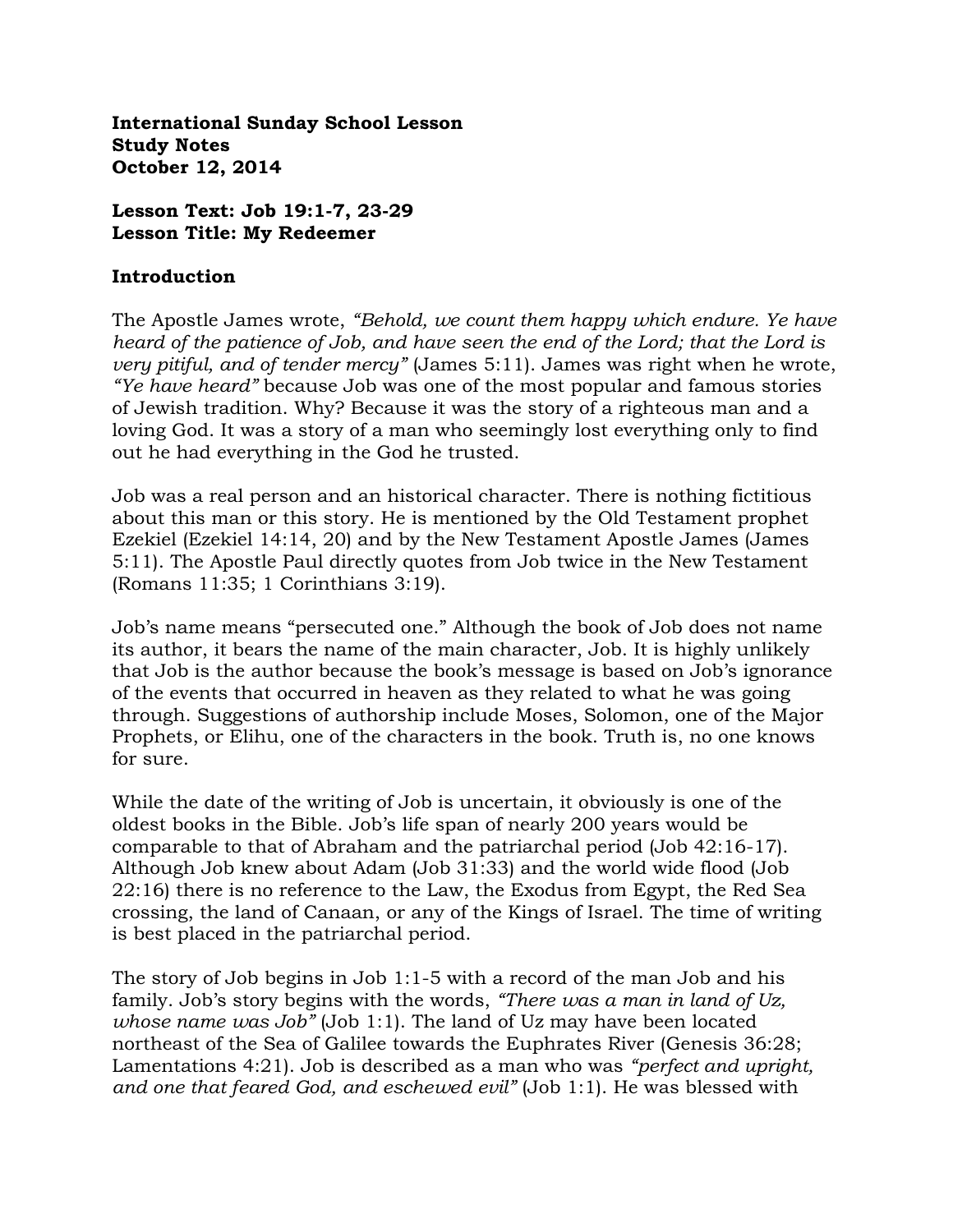seven sons, three daughters and all the riches anyone could have wanted. He was serious about his relationship with the Lord and his families standing with God (Job 1:4-5).

When you come to Job 1:6, the scene changes. The reader is lifted from the land of Uz to a scene in heaven that explains everything. Job was going to suffer because God was contesting with Satan. Job never knew that, nor did any of his friends who will come to offer the opinions and suggestions to Job. Job, like everyone who suffers, struggles throughout this book to get to the place of trust and faith in God. That God was worthy of Job's trust is proven in this book as Job ultimately rests in nothing but faith in God's goodness and the hope of His redemption.

# **Job and His Complaint (Job 19:1-7)**

Job had three friends who came to comfort and restore him while he was in his suffering. These three friends assumed that Job was suffering because he had committed sin (Job 4:7-8). Their names are Eliphaz, Bildad, and Zophar. After an initial period of silence was observed, three cycles of alternating speeches between Job and his three friends took place.

Our lesson text in Job 19 is Job's response to Bildad's second speech in which he ruthlessly attacked Job by telling him to stop complaining and come to his senses (Job 18:1-21). Bildad's harsh words and false conclusions about Job only added to Job's misery. Job needed sympathy and comfort and he wasn't finding it in his friends. So in his misery he speaks out in bitterness.

### Verse 1-2

"Then Job answered and said, How long will ye vex my soul, and break me in pieces with words?"

When Job spoke these words his friends have already counseled him five times. Eliphaz had spoken twice, Zophar once, and Bildad twice. After Bildad's speech in Job 18, Job's sharp reply is no surprise. When Job responded to Bildad, he asked, "How long will ye vex my soul, and break me in pieces with words?" He was responding to Bildad's words recorded in Job 18 but the word "ye" suggests he was responding to a combination of all that had been said to him in the five previous discourses.

The word "vex" means "to cause grief, to afflict or cause torment." If you read Bildad's first counsel to Job in Job 8, it is evident that he sang the same tune in Job 18 in his second conversation with Job. For Bildad, who was obviously a traditionalist, the explanation for Job's suffering is found in the wisdom of the ancients. Like Eliphaz, Bildad believes that suffering is the result of some sin, either on the part of Job or his children. Therefore the solution to Job's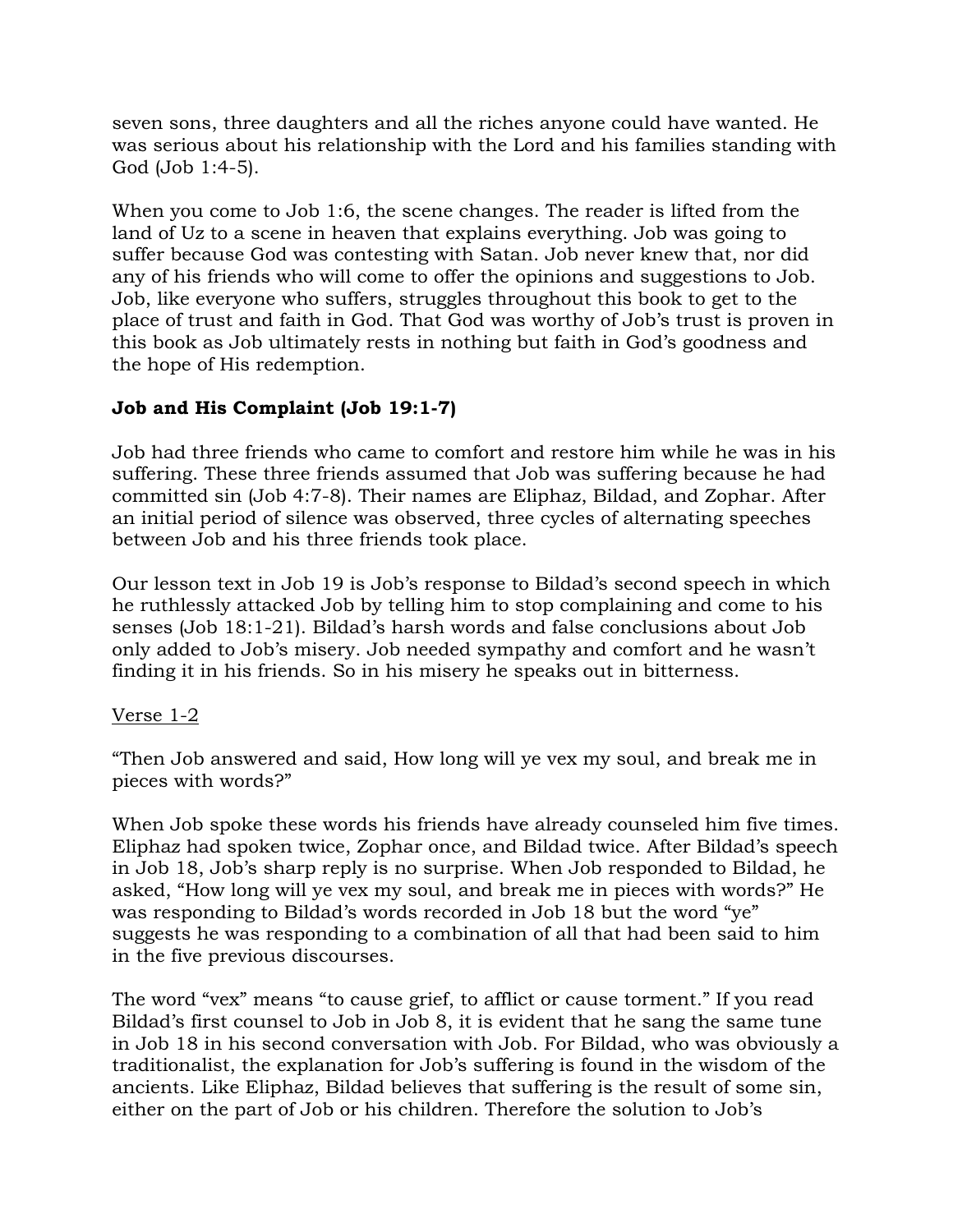problem must be repentance. Bildad's intentions may have been good, but his approach leaves much to be desired. Because of his stubborn traditionalism, Bildad can only understand Job's searching questions as blasphemy and can only exhort repentance. But Job has not denied God. Job isn't perfect, but his questions reflect the honest doubts of a sincere believer.

Job felt like Bildad's words were "breaking him to pieces." In other words, the "words" being spoken to him by Bildad and his companions were failed to say anything helpful to Job. It is very troubling and discouraging to be facing difficult days and have those who should and could be a help to you only add to your misery.

### Verse 3

"These ten times have ye reproached me: ye are not ashamed *that* ye make yourselves strange to me."

As previously mentioned, Job's friends have delivered five speeches to Job at this point in the story. The words "these ten times" is not meant to be an exact count but rather a figure of speech to inform his friends of how negatively their speeches are affecting Job. Also, the phrase "ten times" is used several times in Scripture to mean continually (Genesis 31:7; Numbers 14:22).

Job's friends have "reproached" him. The word "reproached" means "taunt, insult, or wound." They were "not ashamed" or embarrassed about what they had said and the fact that their conclusions had made them "strange" unto Job. The thought in Job's friends being "strange" unto him is that he no longer viewed them as his mentors or men who he could trust to accurately discern a situation.

Job's use of the word "strange" seems to indicate that at first his friends were honestly there to help. They sat and listened and had a genuine desire to help. But over the course of time Job's friends had become bold and determine to convince Job of their opinion and conclusion. Job already felt abandoned by God (Job 19:7-12), his acquaintances and friends (Job 19:13-14), his servants and guests (Job 19:15-16), and now his counseling friends had "made themselves strange" to Job. They had become hard, uncaring, and uncompassionate toward Job.

The words of this verse indicates there is a strange alienation between Job and his friends. This should never be the case between believers. We are of the same household of faith. We have the same heavenly Father and share the same inheritance and grace. When one of us suffers, we all suffer (1) Corinthians 12:26). We are to bear one another's burdens (Galatians 6:2).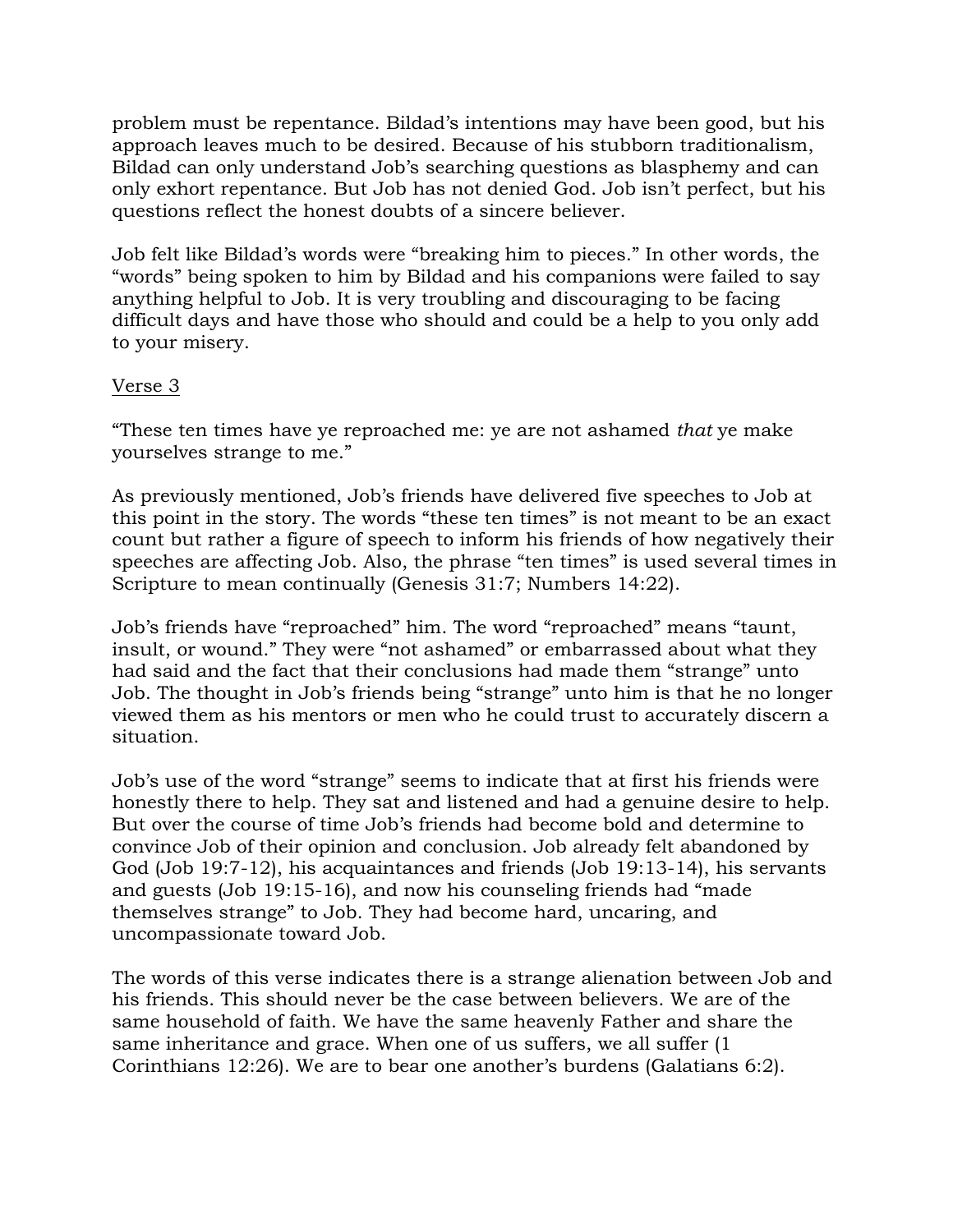*Question: Has anyone ever made your situation worse by their counsel? Have you ever made someone's situation worse by your counsel?*

### Verse 4

"And be it indeed *that* I have erred, mine error remaineth with myself."

Job is not confessing that he has sinned or that the conclusions of his friends are accurate. He is stating these words for arguments sake. Job is saying, "If I have erred, if I have sinned, then that's my problem. What's it to you?" The word "remaineth" literally means "passeth the night." It's a word that was used to described someone unpleasant or undesirable staying all night with you. Job is saying, "If I've erred or sinned, then I've got to live with it."

Job doesn't have a problem with his friends coming to comfort and console him. He needs that. What he does have a problem with is his friends coming and playing God with his life (Job 19:22a).

### Verse 5-6

"If indeed ye will magnify *yourselves* against me, and plead against me my reproach: Know now that God hath overthrown me, and hath compassed me with his net."

Once again Job uses the word "ye" to refer to all three of his friends. To Eliphaz, Bildad, and Zophar Job says, "If you are determined to magnify or keep focusing on what you believe to be sin in my life, and if you plead or continue to argue and put my situation in the worst light possible, then know or observe and listen to what I am about to say again.

"Know now that God hath overthrown me, and hath compassed me with his net." Here comes Job answer to his friends. All his afflictions were from the hand of God. It was "God" that "overthrew" Job. "Overthrown" means "to be cast down from a high place." God had taken away Job's substance and his family. God had also "compassed" him "with his net." Job sees what is happening to him as ordained by God. Jeremiah the prophet describes his grief and lamentation in the same manner when he says, *"He hath inclosed my ways with hewn stone, he hath made my paths crooked"* (Lamentations 3:9). The word "crooked" in Lamentations 3:9 is the same Hebrew word as "overthrown" in Job 19:6.

Job mentions a "net" in reference to Bildad's conclusion in Job 18:8 that Job was ensnared in a "net" of his own making. The "net" Job mentions in Job 19:6 is under God's control. A "net" is something ordained, prepared, and put in use for the purpose of bringing something within its control. Again, the prophet Jeremiah writes, *"From above hath he sent fire into my bones, and it prevaileth*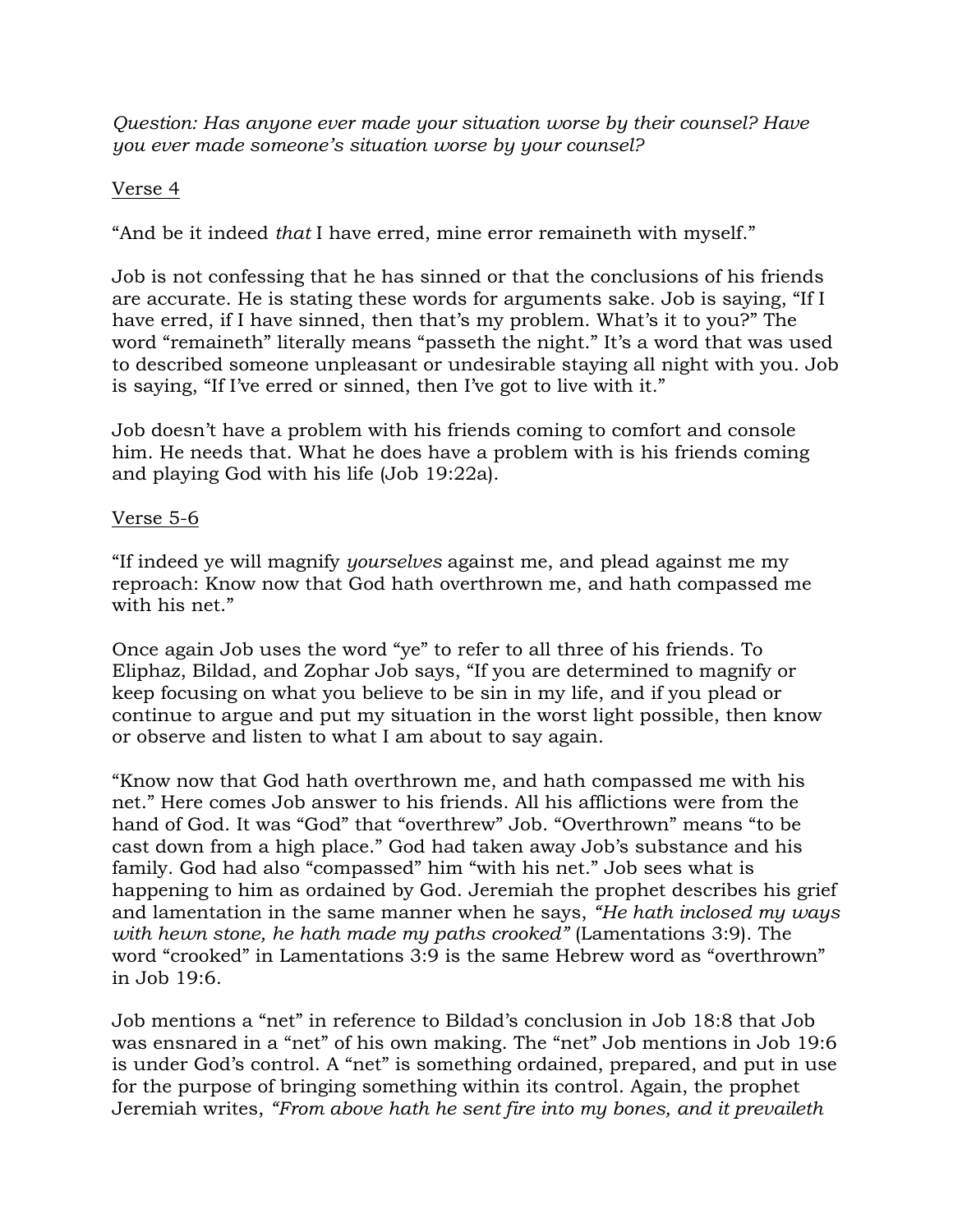*against them: he hath spread a net for my feet, he hath turned me back: he hath made me desolate and faint all the day"* (Lamentations 1:13).

This has been Job's position all along. From the very beginning of his calamity and his discourse with his friends Job acknowledged that his afflictions were from the hand of God.

### Verse 7

"Behold, I cry out of wrong, but I am not heard: I cry aloud, but *there is* no judgment. "

Job said, "I'm shouting that I am unjustly charged but no one is listening to me." Job "cried out" means "he cried to be *heard*. Job "cried aloud" which means "he cried for *help*. Although Job cried to be *heard* and although he cried for *help* there was no "judgment." The word "judgment" means "a proper verdict."

Notwithstanding his repeated cries requests; and which were repeated time after time, that there might be a hearing of his cause, that his innocence might be cleared, and justice done him, and vengeance taken on those that wronged him; there was no time appointed for judgment, no court date set, nor any to judge. Job's case was never put on the court docket.

# **Job and His Conviction (Job 19:23-27)**

### Verse 23-24

"Oh that my words were now written! oh that they were printed in a book! That they were graven with an iron pen and lead in the rock for ever!"

Job is so frustrated by his inability to convince his friends of his innocence that he believes after he has died people will still think he suffered because of sin. His words here suggests that he thinks the end of his life may be near. Job wants some type of lasting testimony of his innocence. He wants his "words" "written" and "printed in a book." That speaks of something durable and lasting. Since there seemed to be nothing in the present to cause Job to hope that would happen, he turned his eyes toward the future. Job wishes that someone would write down his innocence "in a book" so future generations would know. As we all know, Job got his wish. The Lord preserved Job's words for every generation.

"My words" refer to the substance of what Job had tried to convey to his friends. Job wanted the "words" that spoke to his integrity against the accusations of his friends to be "graven with an iron pen and lead in the rock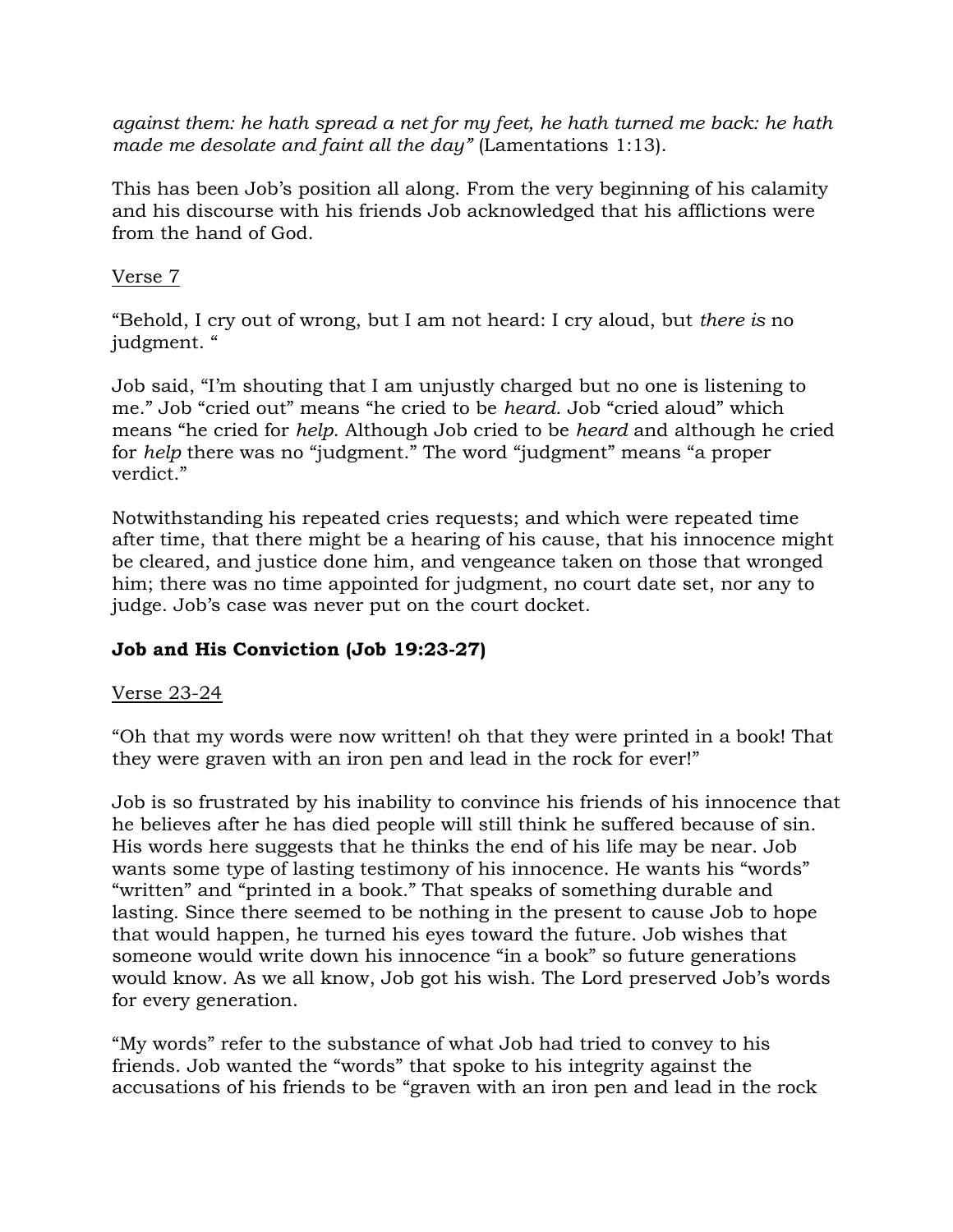for ever." An "iron pen and lead in the rock for ever" calls for even more durable material with which to record Job's story. All of these words suggest Job's intense desire for a permanent record of his innocence to be available for all to read and know.

### Verse 25

"For I know *that* my redeemer liveth, and *that* he shall stand at the latter *day* upon the earth:"

These verses are crucial to understanding Job's position but they are also difficult to understand. As Christians, we read these verses from our biblical knowledge of Christ's redemptive work for us and His bodily resurrection. Keeping in mind that Job probably lived in the patriarchal age, he may not have known the full meaning of all he said. Nevertheless, Job's understanding of God went far beyond the idea that someone or something was out there. He speaks of a "redeemer." The concept of a "redeemer" was not in place in Job's day but we do not doubt the ability of God to take Job to this pinnacle of faith.

Job also says, "I know" which means his knowledge of God and what God was doing in his life went far beyond that of his friends. "Know" means "to see or perceive." Job has the assurance that there must be justice in the world and he sees God as the One to bring that justice. Job believes God will one day avenge him of the false accusations of his friends.

The word "redeemer" is the Hebrew word *goel* {gaw-al}. This word belonged originally to the area of Jewish family law where land and property could be bought back in the event it was lost through debt or death. It is a beautiful Old Testament concept. The story of Ruth is a classic example of the function of the redeemer. Job has failed to find anyone of his kin or his fellowman to stand up and avenge his honor or defend him. But he calls this redeemer "my redeemer." He believes there is One who will right the wrongs after he has died. As Christians, we know that Redeemer to be Jesus Christ (Ephesians 1:7; Hebrews 9:12).

"He shall stand at the latter day upon the earth" means that Job believed the Lord would come to the earth physically in the end. The words "stand upon the earth" literally means "rise over or upon the dust." It is language which is fitting for the work of the avenger.

### Verse 26-27

"And *though* after my skin *worms* destroy this *body*, yet in my flesh shall I see God: Whom I shall see for myself, and mine eyes shall behold, and not another; *though* my reins be consumed within me."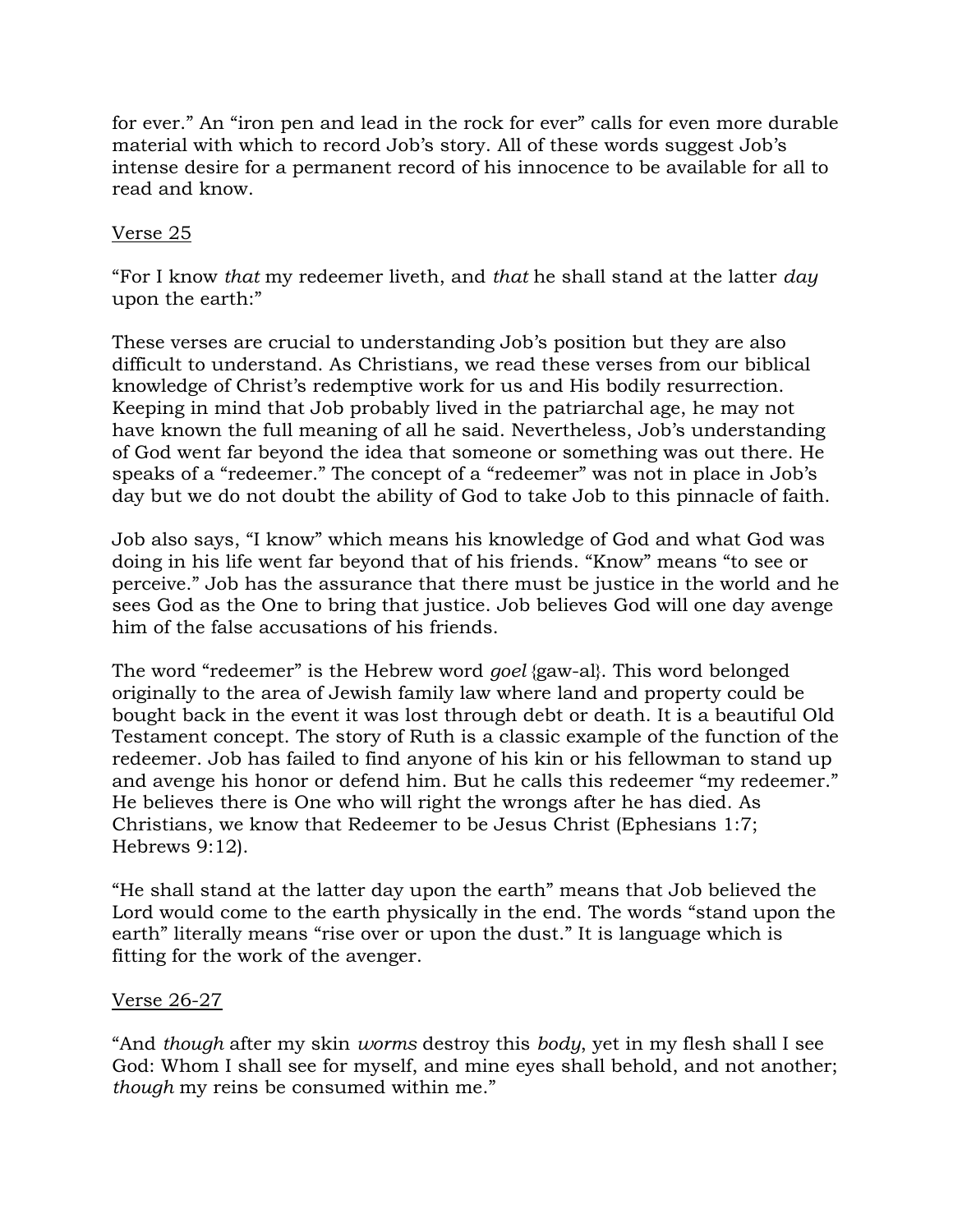In verse 26 Job refers to his terrible physical condition resulting from his suffering. He references his "skin," his "body," and his "flesh." His physical body would ultimately be "destroyed." "Destroyed" means "stripped off." There would be nothing left of Job's physical body. At this point Job sees no hope for the survival of his physical body. Yet, he said, "In my flesh shall I see God." Job believed in a bodily resurrection. Job believed that even after his "skin" was destroyed by "worms," he would see God "in his flesh" (2 Corinthians 5:1).

"Whom I shall see for myself, and mine eyes shall behold, and not another; though my reins be consumed within me." "See" in verse 26b and 27a means "to see as in a vision." "Eyes" in verse 27b is the normal word for sight. "Not another" is "one who will not be a stranger." The avenger Job believes he will see with his natural eye will be no stranger. Commentators differ as to whether Job believed he would see God literally before he died or that he would see God after he died. While the weight of the text seems to indicate the latter, either way Job believed he would "see" the Lord.

"Though my reins be consumed within me" refers to the kidneys or the essential internal organ. This wording seems to express Job's emotional and spiritual longing within for this day to quickly come. Though everything from the inside out of Job's body be "consumed" or ended, he would see the Lord!

### **Job and His Caution (Job 19:28-29)**

#### Verse 28-29

"But ye should say, Why persecute we him, seeing the root of the matter is found in me? Be ye afraid of the sword: for wrath *bringeth* the punishments of the sword, that ye may know *there is* a judgment."

Seven times in our lesson text, Job directs his statement to the three as indicated in the word "ye" (vv.2, 3, 5, 25, 28, 29). From his heavenly perspective of an avenger and redeemer in the future in verses 25-27, Job now comes back to his present earthly situation. He turns to his friends and cautions them to remember that although they continue to persecute him, the "sword of judgment" will one day fall upon them. "Since Eliphaz, Bildad, and Zophar will not pursue justice on Job's behalf, he warns them that they should watch their own backs. Those who persecute the innocent will eventually experience judgment themselves. Though Job protests that justice is not being rendered to him, he believes that it will indeed be visited on his inept counselors." Standard Lesson Commentary 2014-2015 (KJV).

### **Conclusion**

After Bildad's speech in Job 18, Job's sharp reply is no surprise. But as we look carefully at Job's response to Bildad's words, we observe an noticeable